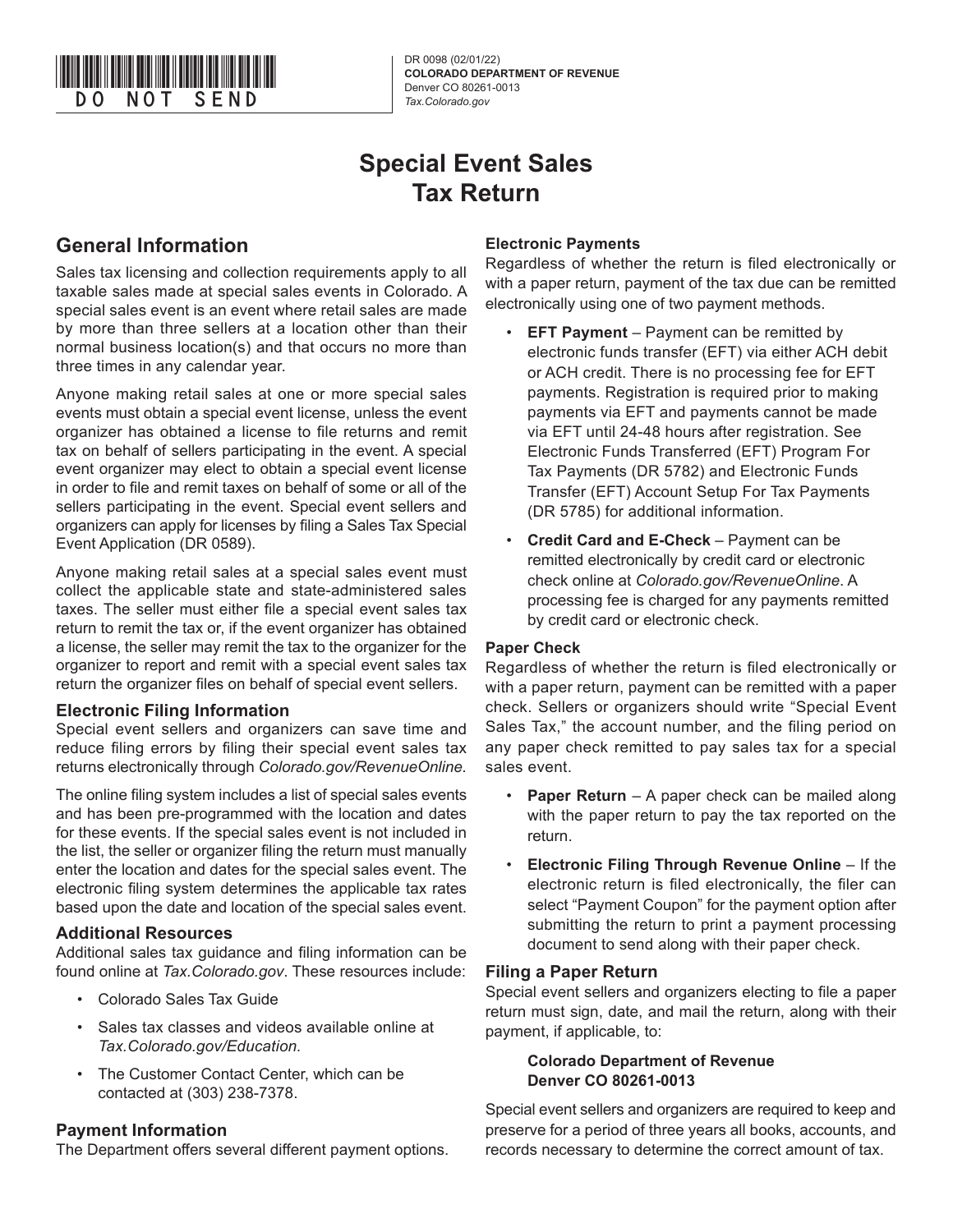

DR 0098 (02/01/22) **COLORADO DEPARTMENT OF REVENUE** Denver CO 80261-0013

## **Form Instructions**

In preparing a special event sales tax return, a seller or organizer must include its identifying information (such as name and account number), the time period during which the event was conducted, the due date for the return, the location of the event and information about sales and exemptions in order to calculate the tax due. Specific instructions for preparing special event sales tax returns appear below and on the following page.

## **Amended Returns**

If a special event seller or organizer is filing a return to amend a previously filed return, they must mark the applicable box to indicate that the return is an amended return. If a special event seller or organizer needs to amend the previously filed returns for multiple special events, a separate amended return must be filed for each special event. The amended return replaces the original return in its entirety and must report the full corrected amounts, rather than merely the changes in the amount of sales or tax due. If the amended return reduces the amount of tax reported on the original return, the retailer must file a Claim for Refund (DR 0137) along with the amended return to request a refund of the overpayment. If the amended return is filed after the due date and reports an increase in the amount of tax due, penalties and interest will apply.

## **SSN and FEIN**

Special event sellers and organizers must provide a valid identification number, issued by the federal government, when filing a special event sales tax return. If the seller or organizer is a corporation, partnership, or other legal entity, this will generally be a Federal Employer Identification Number (FEIN). If the seller or organizer is a sole proprietorship, a Social Security number (SSN) will generally be used instead.

## **Colorado Account Number**

Special event sellers and organizers must enter their Colorado account number on each return, including both their eight-digit account number and the four-digit site/ location number (for example: 12345678-0001). If the seller or organizer participates in multiple special events, the eightdigit account number will be the same for each event, but the four-digit site/location number, which is determined by the location of each event, may differ.

If you have applied for your license, but do not have your account number, please contact the Customer Contact Center at 303-238-7378 for assistance.

## **Event Period**

Special event sellers and organizers must indicate the period during which the special event took place. The event period is defined by the months in which the event began and ended and must be entered in a MM/YY-MM/YY format. For example:

- For an event that began January 10, 2020 and ended January 15, 2020, the event period would be 01/20-01/20.
- For an event that began January 30, 2020 and ended February 2, 2020, the event period would be 01/20-02/20.

## **Location Juris Code**

Special event sellers and organizers must enter the sixdigit location jurisdiction (juris) code to identify the site/ location of the special event. For physical site/locations, the code appears on the Special Event License under 'Liability Information.' A complete listing of location juris codes can be found in Department publication Location/Jurisdiction Codes for Sales Tax Filing (DR 0800).

#### **Due Date**

Special event sellers and organizers must enter the due date for the return. Returns are due the 20th day of the month following the month in which the special event began. If the 20th falls on a Saturday, Sunday, or legal holiday, the return and tax remittance are due the next business day.

#### **Event Location Address and County**

Special event sellers and organizers must enter the county in which the special event takes place and the address of the special event.

## **Avoiding Common Filing Errors**

You can avoid several common errors by reviewing your return before filing it to verify that:

- You completed all applicable lines of the return.
- You used the correct version of the form, depending on the filing period. There are different versions of the sales tax return for different years.
- You entered your account number and site number correctly on your return.
- You used the correct tax rate for each jurisdiction reported on your return. See *Tax.Colorado.gov/how-to-look-up-sales-use-tax-rates*  for information about state and local tax rates.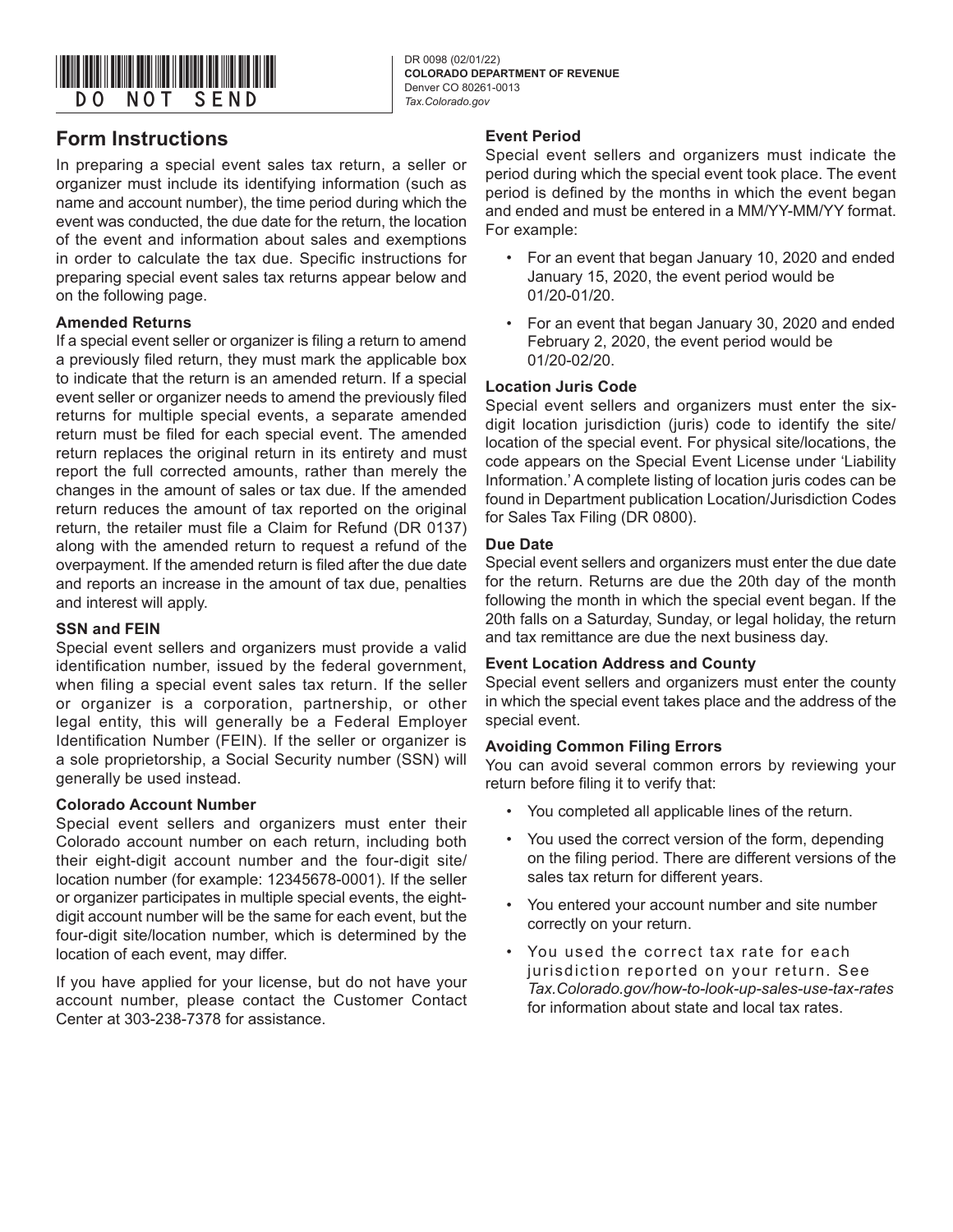

## **Specific Line Instructions**

Special event sellers and organizers must complete all applicable lines, including lines 1, 6, 11, and 15, entering 0 (zero), if applicable.

#### **Line 1. Gross sales**

Enter the gross sales of goods and services made at the special sales event. Do not include sales made at any other location.

#### **Line 2. Sales to other licensed dealers**

Enter any wholesale sales made to other licensed retailers or wholesalers for which sales tax was not collected. See *Part 6: Sales Tax Collection and Part 9: Recordkeeping Requirements* in the *Colorado Sales Tax Guide* for additional information.

#### **State-Collected Local Sales Taxes**

The Special Event Sales Tax Return (DR 0098) is used to report not only Colorado sales taxes, but also sales taxes administered by the Colorado Department of Revenue for various cities, counties, and special districts in the state. The sales taxes for different local jurisdictions are calculated and reported in separate columns of the DR 0098. Local sales taxes reported on the DR 0098 include:

- **RTD/CD**  Sales taxes for the Regional Transportation District (RTD) and the Scientific and Cultural Facilities District (CD) are reported in the RTD/CD column of the DR 0098. Check the applicable box to indicate if RTD or CD sales taxes are reported on the return.
- **Special District**  Special district sales taxes reported in the Special District column include sales taxes for any Regional Transportation Authority (RTA), Multi-Jurisdictional Housing Authority (MHA), Public Safety Improvements (PSI), Metropolitan District Tax (MDT), or Health Services District (HSD). Check the applicable box to indicate which special district sales taxes, if any, are reported on the return. Sales taxes for Mass Transportation Systems (MTS) and Local Improvement Districts (LID) are not reported in the Special District column, but are instead reported in the County/MTS and City/LID columns, respectively.
- **County/MTS**  County and Mass Transportation Systems (MTS) sales taxes administered by the Department are reported in the County/MTS column.
- **City/LID**  City and Local Improvement Districts (LID) sales taxes administered by the Department are reported in the City/LID column.

Many home-rule cities in Colorado administer their own sales taxes. Sales taxes for these self-administered home-rule cities cannot be reported and remitted with the DR 0098. Retailers must report such taxes directly to the applicable city.

See Department publication Colorado Sales/Use Tax Rates (DR 1002) for tax rates, service fee rates, and exemption information for state and state-administered local sales taxes. This publication also contains a list of self-collected home-rule cities.

#### **Line 5. Exemptions**

Enter in each column the amount of any tax-exempt sales that are included in the net sales reported on line 4. Exemptions vary by local jurisdiction. See Department publication Colorado Sales/Use Tax Rates (DR 1002) for information about exemptions for each state-administered local jurisdiction.

### **Line 7. Tax rate**

Enter the applicable state, city, county, or special district tax rate in each column of the return. The Colorado state sales tax rate is 2.9%. The sales tax rates for each city, county, and special district can be found in Department publication Colorado Sales/Use Tax Rates (DR 1002) or online at *Colorado.gov/RevenueOnline*.

#### **Line 9. Service fee rate**

Enter the applicable service fee rate in each column of the return. The Colorado state service fee rate is 4%. Service fee rates for each city, county, and special district can be found in Department publication Colorado Sales/Use Tax Rates (DR 1002).

#### **Line 10. Service fee (discount)**

The service fee is calculated by multiplying the amount of sales tax from line 8 times the service fee rate on line 9.

#### Limit on the state service fee

Beginning January 1, 2022, a retailer with total state net taxable sales greater than \$1,000,000 is not eligible to retain the state service fee. If the amount in the state column, line 6 (net taxable sales) is greater than \$1,000,000, enter \$0 for the service fee discount on line 10. For any filing period beginning January 1, 2020 or later, the Colorado state service fee a retailer is allowed to retain is limited to \$1,000. The amount on line 10 in the state column cannot exceed \$1,000.

#### **Line 12. Penalty**

If any special event seller or organizer does not, by the applicable due date, file a return, pay the tax due, or correctly account for tax due, the retailer will owe a penalty. The penalty is 10% of the tax plus 0.5% of the tax for each month the tax remains unpaid, not to exceed a total of 18%. The minimum penalty amount is \$15.

#### **Line 13. Interest**

If the tax is not paid by the applicable due date, the special event seller or organizer will owe interest calculated from the due date until the date the tax is paid.

*See Part 7: Filing and Remittance in the Colorado Sales Tax Guide* for additional penalty and interest information.